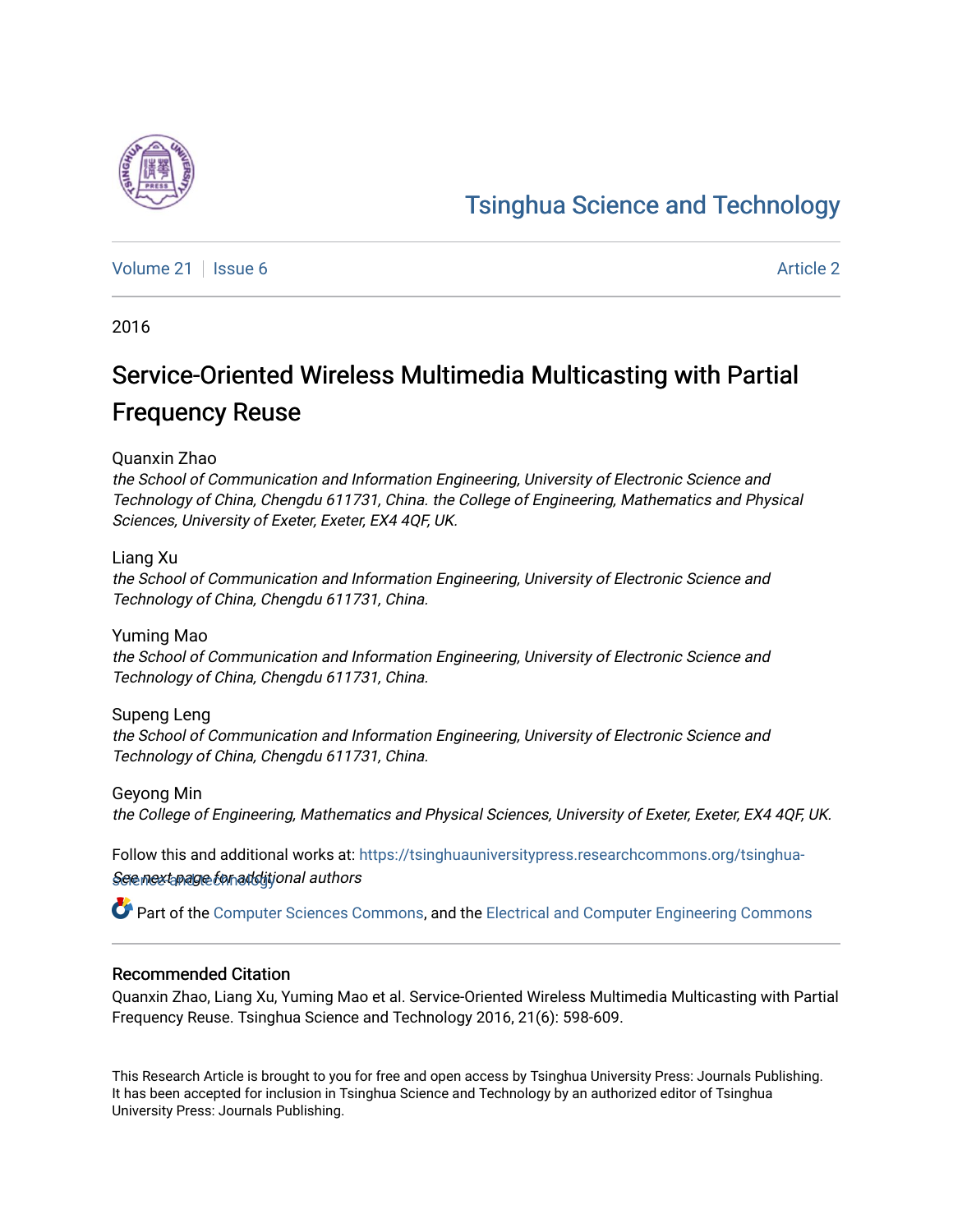## Service-Oriented Wireless Multimedia Multicasting with Partial Frequency Reuse

## Authors

Quanxin Zhao, Liang Xu, Yuming Mao, Supeng Leng, Geyong Min, Jia Hu, and Noushin Najjari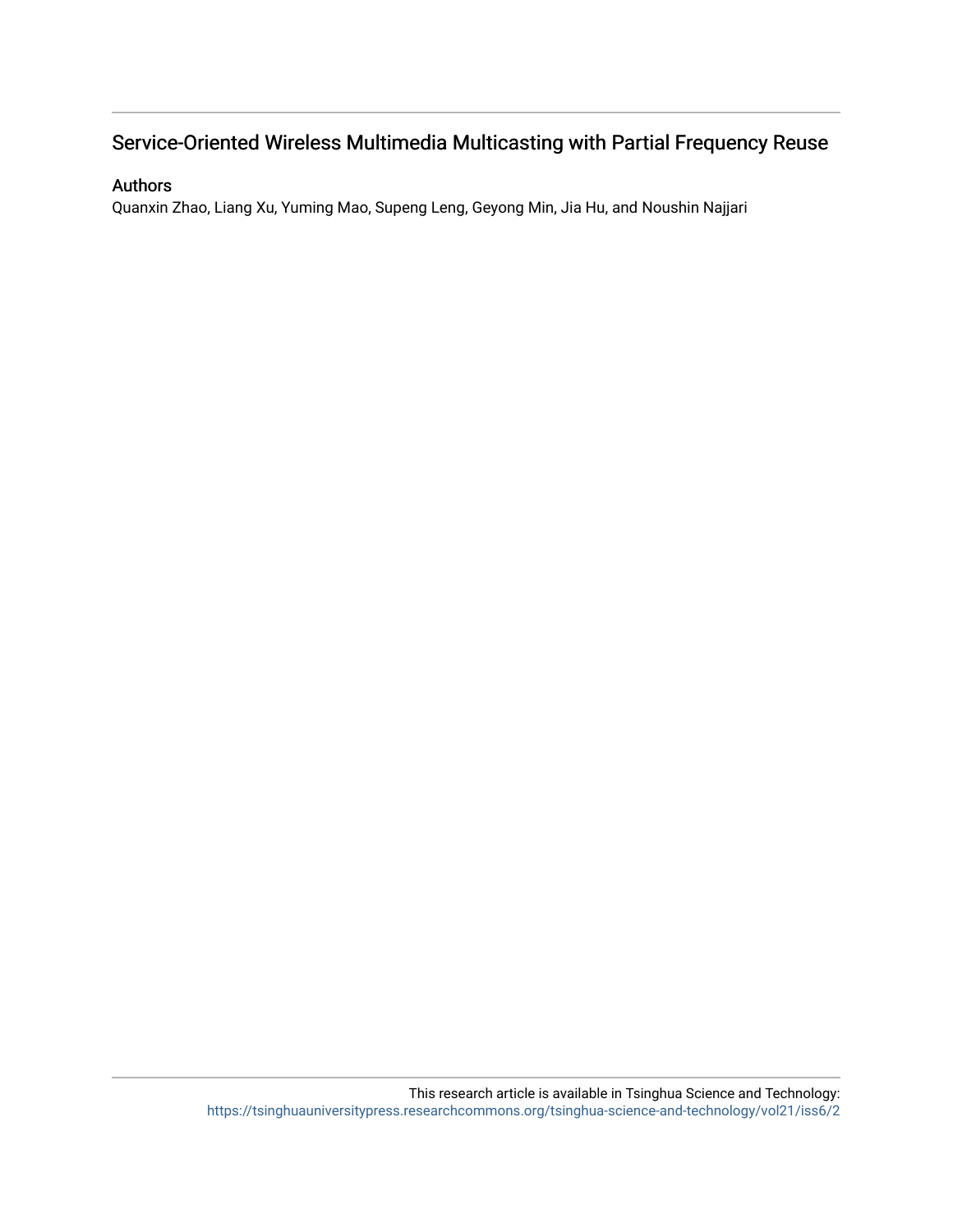TSINGHUA SCIENCE AND TECHNOLOGY ISSN 1007-0214 02/09 pp598-609 Volume 21, Number 6, December 2016

## Service-Oriented Wireless Multimedia Multicasting with Partial Frequency Reuse

Quanxin Zhao\*, Liang Xu, Yuming Mao, Supeng Leng, Geyong Min, Jia Hu, and Noushin Najjari

Abstract: Service-Oriented Architecture (SOA) is employed in a wide range of applications because it promises to expose computation-intensive tasks as services and combine them with new applications to accelerate their applications development process. For service-oriented multimedia applications, the performance of multicasting transmission services under multimedia traffic must be evaluated. Multiview Video (MVV) is a promising and emerging type of multimedia traffic that consists of multiple video streams, allows stream switching, and requires strict Quality-of-Service (QoS). In this study, we investigated multicast transmission of MVV in wireless cellular networks with Partial Frequency Reuse (PFR) and focused on two challenging problems: (1) multicast group formation and (2) subchannel and power allocation. Initially, we propose a novel Content-based Partial frequency reuse Diversity Grouping (CPDG) scheme to allocate users to multicast groups on the basis of Partial frequency reuse Diversity (PD) in wireless networks with PFR. After group formation, an optimization problem for subchannel and power allocation is formulated to minimize network power consumption under QoS constraint. Thereafter, the optimization problem is divided into two subproblems and solved using simplex method and Karush-Kuhn-Tucker (KKT) condition. Finally, to solve the optimization problem, a suboptimal scheme referred to as Partial frequency reuse Diversity Based Energy-efficient Multicasting (PDEM) is proposed by dynamically allocating wireless resources under QoS constraint. The simulation results show that the proposed PDEM scheme can achieve close-to-optimal performance. Moreover, mathematical analysis of the effect of PD on network performance can provide guidelines for optimization of multimedia traffic in multicasting-enabled wireless cellular networks with PFR.

Key words: service-oriented multimedia; multicast; quality-of-service; frequency reuse diversity

## 1 Introduction

The emergence of service-oriented communication systems and the rapid growth of multimedia application services<sup>[1–3]</sup> have led to considerable research attention on multimedia transmission in service-oriented systems. In this study, we focus on traffic transmission for multimedia services, including real-time Ultra High Definition (UHD) video with two types of resolutions  $(3840\times2160)$  pixels and  $7680\times4320$ pixels), augmented reality, and gaming<sup> $[4-9]$ </sup>, in wireless cellular networks. As a promising and emerging type of multimedia traffic, Multiview Video (MVV) exploits multiple high-definition camera videos to

Quanxin Zhao, Liang Xu, Yuming Mao, and Supeng Leng are with the School of Communication and Information Engineering, University of Electronic Science and Technology of China, Chengdu 611731, China. E-mail: drqxzhao@gmail.com; xuliang523@hotmail.com; fymmao, spleng}@uestc.edu.cn.

Geyong Min, Quanxin Zhao, Jia Hu, and Noushin Najjari are with the College of Engineering, Mathematics and Physical Sciences, University of Exeter, Exeter, EX4 4QF, UK. E-mail: {g.min, q.zhao, j.hu, nn248}@exeter.ac.uk.

To whom correspondence should be addressed. Manuscript received: 2016-07-12; revised: 2016-09-05; accepted: 2016-10-03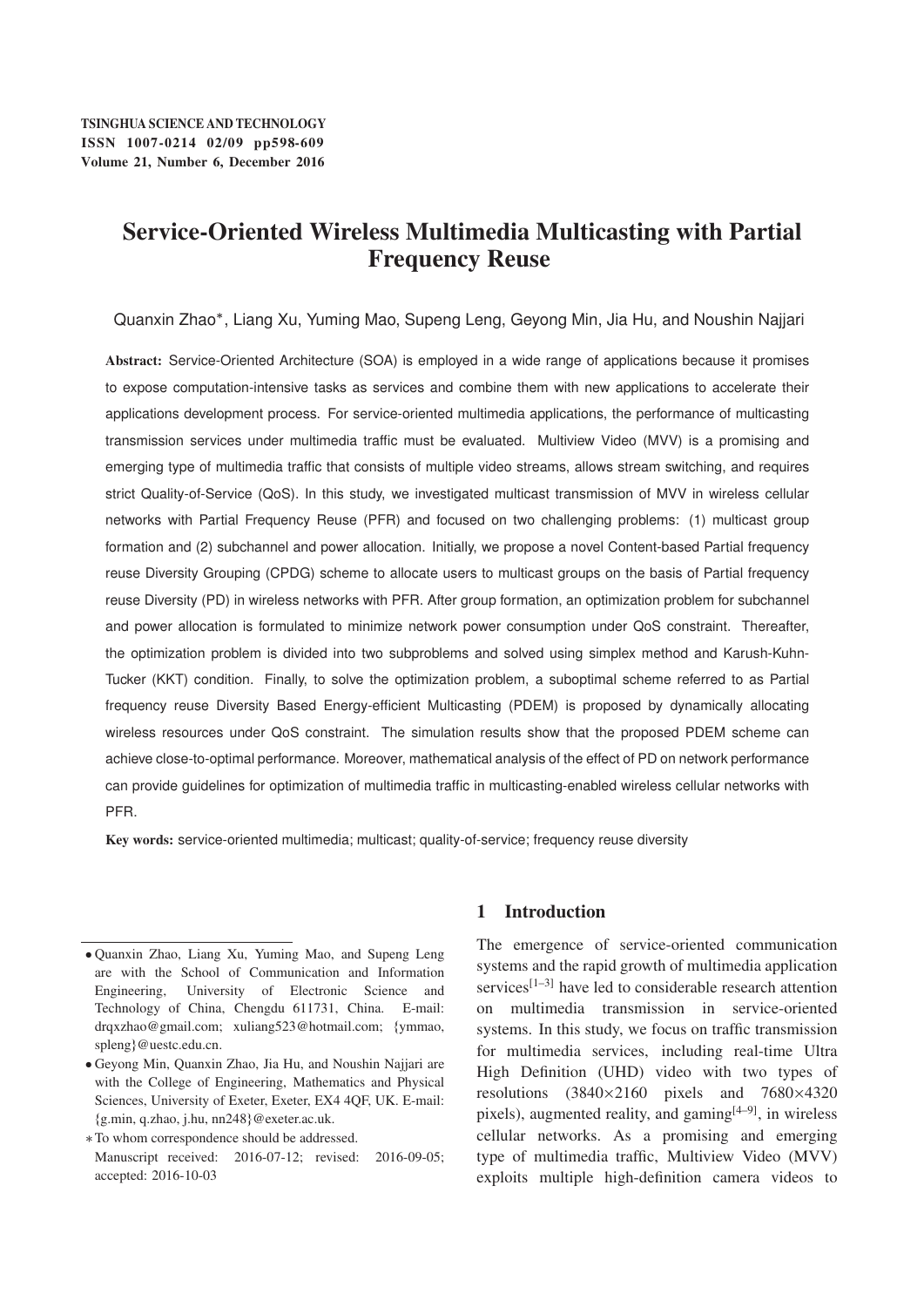significantly improve picture quality and user Qualityof-Experience (QoE). Such novel multimedia traffic brings great challenges for wireless cellular networks with significantly higher bandwidth requirement than that of existing single camera video.

Most of the existing studies on MVV transmission in wireless cellular networks $[5, 10]$  consider wireless networks with a frequency reuse factor of  $1^{[6, 11, 12]}$ , namely, all the cells use the same spectrum. This results in frequent co-channel inter-cell interference on cell edge users, thus rendering user Quality-of-Service (QoS) a great challenge<sup>[13, 14]</sup>. To eliminate the co-channel inter-cell interference, this study considers wireless networks with Partial Frequency Reuse (PFR), where the frequency resources of a cell are divided by cell center and edge regions, and neighbor cells use orthogonal frequency spectrum in their edge regions.

In multicasting-enabled PFR networks, a group of users requesting the same content have multiple frequency usage policies when they are located in different cell regions. Specifically, cell edge group users can use cell edge resources, while center group users can utilize resources in both the regions. Such multiple frequency usage policies are termed as Partial frequency reuse Diversity (PD). Although multicasting-enabled frequency reuse networks have been investigated in Ref. [15], few studies have focused on the effect of PD on the performance of these networks.

To overcome the abovementioned challenges, we investigate MVV scheduling in multicasting-enabled PFR networks. The primary contributions of this study are summarized below.

- To describe flexible stream switching in MVV and PD, we propose a Content-based Partial frequency reuse Diversity Grouping (CPDG) scheme for allocating network users to multicast groups. Thereafter, some key metrics for PD are proposed on the basis of stream popularity theory to analyze the effect of PD on network performance.
- After allocating network users to multicast groups, an optimization problem is formulated for subchannel and power allocation to minimize system power consumption under user QoS constraint. This optimization problem is then split into two subproblems, and the optimal solutions of these two subproblems are derived using simplex method and Karush-Kuhn-Tucker (KKT) condition, respectively.
- To solve the optimization problem with

a low computational complexity, a Partial frequency reuse Diversity based Energy-efficient Multicasting (PDEM) scheme is employed by dynamically allocating wireless resources in different cell regions under user QoS constraint.

The remainder of this paper is organized as follows. Related work is discussed in Section 2. The system model is described in Section 3, and the proposed grouping schemes are presented in Section 4. Section 5 introduces the formulation and analysis of the optimization problem, and Section 6 presents a multicast resource allocation scheme. The obtained simulation results are discussed in Section 7. Finally, conclusions are drawn in Section 8.

## 2 Related Work

Most studies on video scheduling in wireless networks with frequency reuse have been conducted under unicasting condition<sup>[13, 16]</sup>. Only a few studies have conducted analysis under multicasting condition. For example, in Ref. [16], adaptive rate scheduling was considered for downlink multicasting of video streams over cellular wireless networks with Fractional Frequency Reuse (FFR) scheduling scheme. Users in the network were classified into different groups according to their experienced Signal-to-Interferenceplus-Noise Ratio (SINR) levels. In Ref. [15], mobile users requesting the same content were allocated to a multicast group in multicasting-enabled frequency reuse networks. Thereafter, a low-complexity scheme that maximizes the network Energy Efficiency (EE) under QoS constraint was proposed to allocate frequency resources for both cell edge and center users in the network with FFR scheme. As opposed to existing studies that only focus on wireless resource allocation<sup>[15, 16]</sup>, the current study considers both multicast group formation and wireless resource allocation.

Most of the current studies on transmission of multimedia traffic over wireless cellular networks consider single camera video<sup>[16, 17]</sup>. Only few studies<sup>[5, 6, 15]</sup> consider MVV transmission over wireless cellular networks. In Ref. [5], the authors analyzed the path diversity problem for interactive MVV streaming. The system includes a media server that delivers the video to the user over independent network paths. Their proposed proxy can adapt the video transmitted over wireless links in response to channel quality feedback. In Ref. [6], the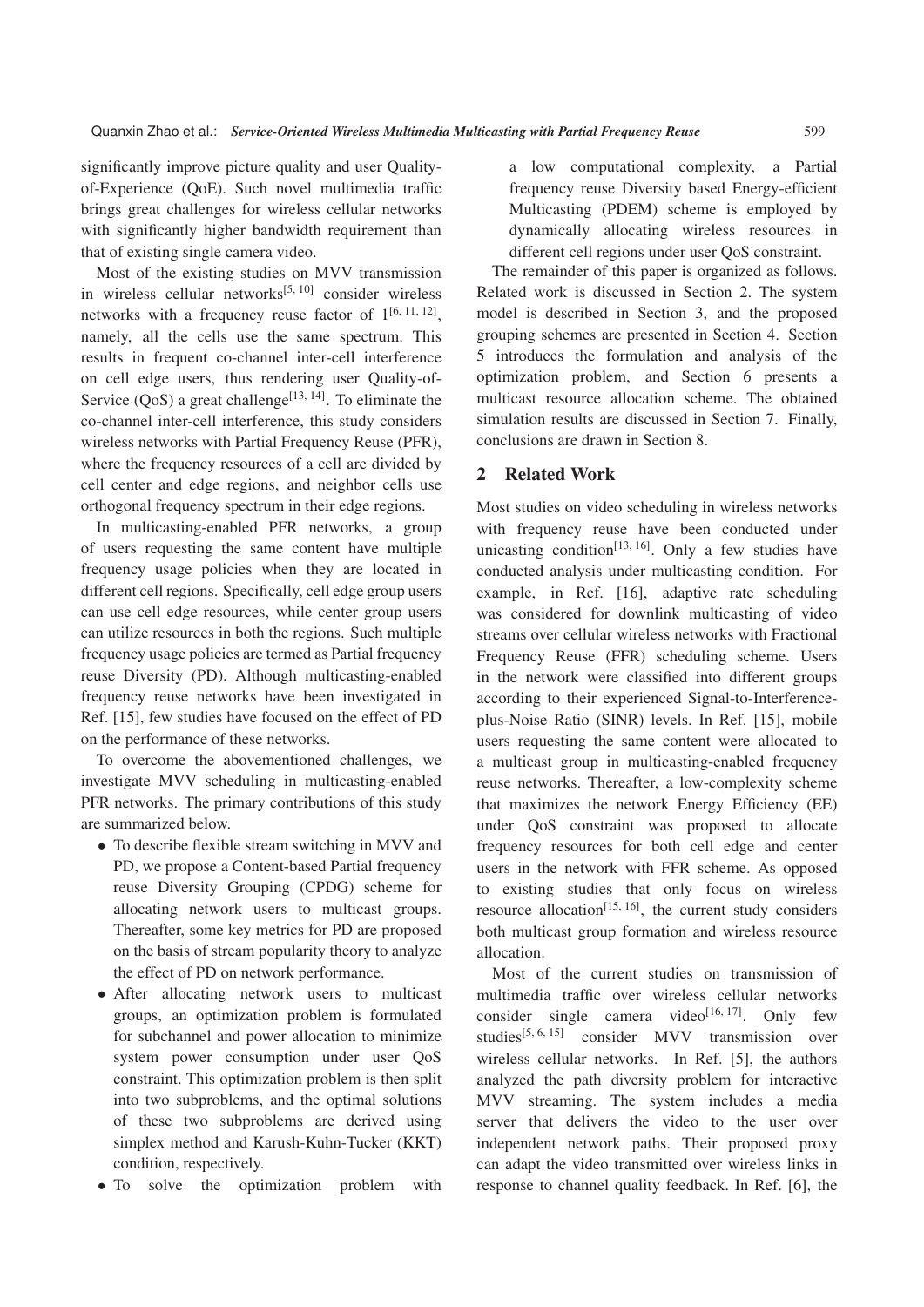authors analyzed stream coding for MVV before its transmission over wireless networks. Subsequently, they proposed a User Dependent Multiview Video Transmission (UDMVT) model to conserve wireless network bandwidth via multicast-unicast-hybrid transmission. Because an MVV consists of multiple video streams, allows stream switching, and requires strict QoS, it brings major challenges for wireless cellular networks in terms of high wireless bandwidth requirement and multiple stream switching. To address these challenges, we employed stream popularity based analysis for flexible stream switching.

In PFR-enabled networks, users in the same multicast group may be at different locations in one cell, e.g., some users may be located in the cell center region, while others may be located in the edge region. This results in different frequency usage policies for users in the same group. Namely, users located in the edge region can use the edge frequency spectrum, whereas users located at the center can use both center and edge spectra, which are referred to as PD. In Ref. [17], the authors employed soft frequency reuse in single-frequency networks under enhanced Multimedia Broadcast Multicast Service (eMBMS) to improve eMBMS coverage of high data rates and cell-edge throughput of broadcast services. When compared with previous studies on traffic scheduling in multicastingenabled PFR networks<sup>[15–17]</sup>, this study is the first to address the PD problem and analyze its effect on system performance.

## 3 System Model

We consider an Orthogonal Frequency Division Multiple Access (OFDMA) based base station with partial frequency reuse. Let us consider an MVV with C camera streams, where the camera stream set is denoted as  $C = \{c, c = 1, 2, \ldots, C\}$ . Zipf distribution based stream popularity is used<sup>[18, 19]</sup>, where the probability for playing the  $c$ -th most popular stream is calculated as Ċ.

$$
p_c = (1/c^s) / \sum_{i=1} (1/i^s)
$$
, where  $0 \le p_c \le 1$ ,  $\sum_{c} p_c =$ 

1. Further, s is the parameter for Zipf distribution.<br>The whole frequency hard in the PEP patwo

The whole frequency band in the PFR network is divided by  $\mathcal{F} = \bigcup_{i=0}^{3} \mathcal{F}_i$ , where  $\mathcal{F}_i \cap \mathcal{F}_j = \emptyset$ ,  $i \neq i$ ,  $i \in \{0, 1, 2, 3\}$  The call adge band is  $\mathcal{F}_i$ ,  $(i = 1, 2, 3)$  $j, i, j \in \{0, 1, 2, 3\}^{[15]}$ . The cell edge band is  $\mathcal{F}_i$  (i = 1, 2, 3), and the cell center band is  $\mathcal{F}_0$ . Further, M is the subchannel set, where the cardinality of  $\mathcal{M}, |\mathcal{M}|$ , denotes the total number of subchannels.

#### 600 *Tsinghua Science and Technology, December* 2016, 21(6): 598–609

Let  $i$   $(i \in M^I)$  and  $o$   $(o \in M^O)$  denote cell center and edge subchannels, respectively, where  $\mathcal{M}^I \cup$  $M^0 = M$ . Moreover,  $\gamma_{k,g,c}$  is content request indicator, i.e., user  $k$  at location  $g$  requesting stream  $c \in \mathcal{C}$ , where  $k \in \mathcal{K} = \{1, 2, \dots, K\}$ , and g is the geographic location for cell center area  $g \in G<sup>I</sup>$  and cell edge area  $g \in G^{\text{O}}$ . Other mathematical symbols are listed in Table 1.

The equivalent channel gain of a geographic area g playing stream  $c$  on a subchannel is the worst channel gain user in that group as given below.

$$
\begin{cases} |h_{g,c,o}|^2 = \min_{k \in K_{g,c}} \{ |h_{k,o}|^2 \}, \forall g \in \mathcal{G}^{\text{O}}, \text{cell edge;}\\ |h_{g,c,i}|^2 = \min_{k \in K_{g,c}} \{ |h_{k,i}|^2 \}, \forall g \in \mathcal{G}^{\text{I}}, \text{cell center} \end{cases} (1)
$$

System power consumption is the total power of all the allocated subchannels in both regions as follows:

$$
\begin{cases}\nP_{\text{tot}} = P_{\text{tot}}^{O}(\rho^{O}, p^{O}) + P_{\text{tot}}^{I}(\rho^{I}, p^{I}), \\
P_{\text{tot}}^{O}(\rho^{O}, p^{O}) = \sum_{o \in \mathcal{M}^{O}} \left( p_{o} \left( \sum_{g \in \mathcal{G}^{O}} \sum_{c \in \mathcal{C}} \rho_{g, c, o} \right) \right), \\
P_{\text{tot}}^{I}(\rho^{I}, p^{I}) = \sum_{i \in \mathcal{M}^{I}} \left( p_{i} \left( \sum_{g \in \mathcal{G}^{I}} \sum_{c \in \mathcal{C}} \rho_{g, c, i} \right) \right)\n\end{cases} (2)
$$

where  $p^{\mathbf{O}} = [p_o]_{1 \times |\mathcal{M}^{\mathbf{O}}|}$  and  $p^{\mathbf{I}} = [p_i]_{1 \times |\mathcal{M}^{\mathbf{I}}|}$  are cell edge and center power allocation vectors, respectively.

System throughput is the summation data rate of all the users as follows:

$$
\begin{cases}\nR_{\text{tot}} = R_{\text{tot}}^{\text{O}}(\boldsymbol{\rho}^{\text{O}}, \boldsymbol{p}^{\text{O}}) + R_{\text{tot}}^{\text{I}}(\boldsymbol{\rho}^{\text{I}}, \boldsymbol{p}^{\text{I}}), \\
R_{\text{tot}}^{\text{O}}(\boldsymbol{\rho}^{\text{O}}, \boldsymbol{p}^{\text{O}}) = \sum_{o \in \mathcal{M}^{\text{O}}} \sum_{g \in \mathcal{G}^{\text{O}}} \sum_{c \in \mathcal{C}} \rho_{g,c,o} R_{g,c,o} = \\
\sum_{o \in \mathcal{M}^{\text{O}}}\sum_{g \in \mathcal{G}^{\text{O}}} \sum_{c \in \mathcal{C}} \rho_{g,c,o} |K_{g,c} |B_0 \log_2 \left(1 + \frac{p_o |h_{g,c,o}|^2}{N_0 B_0}\right), \\
R_{\text{tot}}^{\text{I}}(\boldsymbol{\rho}^{\text{I}}, \boldsymbol{p}^{\text{I}}) = \sum_{i \in \mathcal{M}^{\text{I}}}\sum_{g \in \mathcal{G}^{\text{I}}} \sum_{c \in \mathcal{C}} \rho_{g,c,i} R_{g,c,i} = \\
\end{cases}
$$

| Table 1 |  | Main mathematical symbols. |  |
|---------|--|----------------------------|--|
|---------|--|----------------------------|--|

| Symbol                                        | Meaning                                             |
|-----------------------------------------------|-----------------------------------------------------|
| g, k, c                                       | Index of geographic area, user, and stream          |
| $\mathcal{G}^{\rm I}$ , $\mathcal{G}^{\rm O}$ | Index set of center and edge groups                 |
| i, o                                          | Index of available cell center and edge subchannel  |
| $\mathcal{M}^{\rm I}$                         | Index set of available cell center subchannels      |
| $\mathcal{M}^{\rm O}$                         | Index set of available cell edge subchannels        |
| $\mathcal M$                                  | Index set of the total system available subchannels |
| ξ                                             | Division factor of the total system subchannels     |
| $P_{\text{max}}$                              | Maximum transmitted power of base station           |
| B                                             | Total system bandwidth                              |
|                                               |                                                     |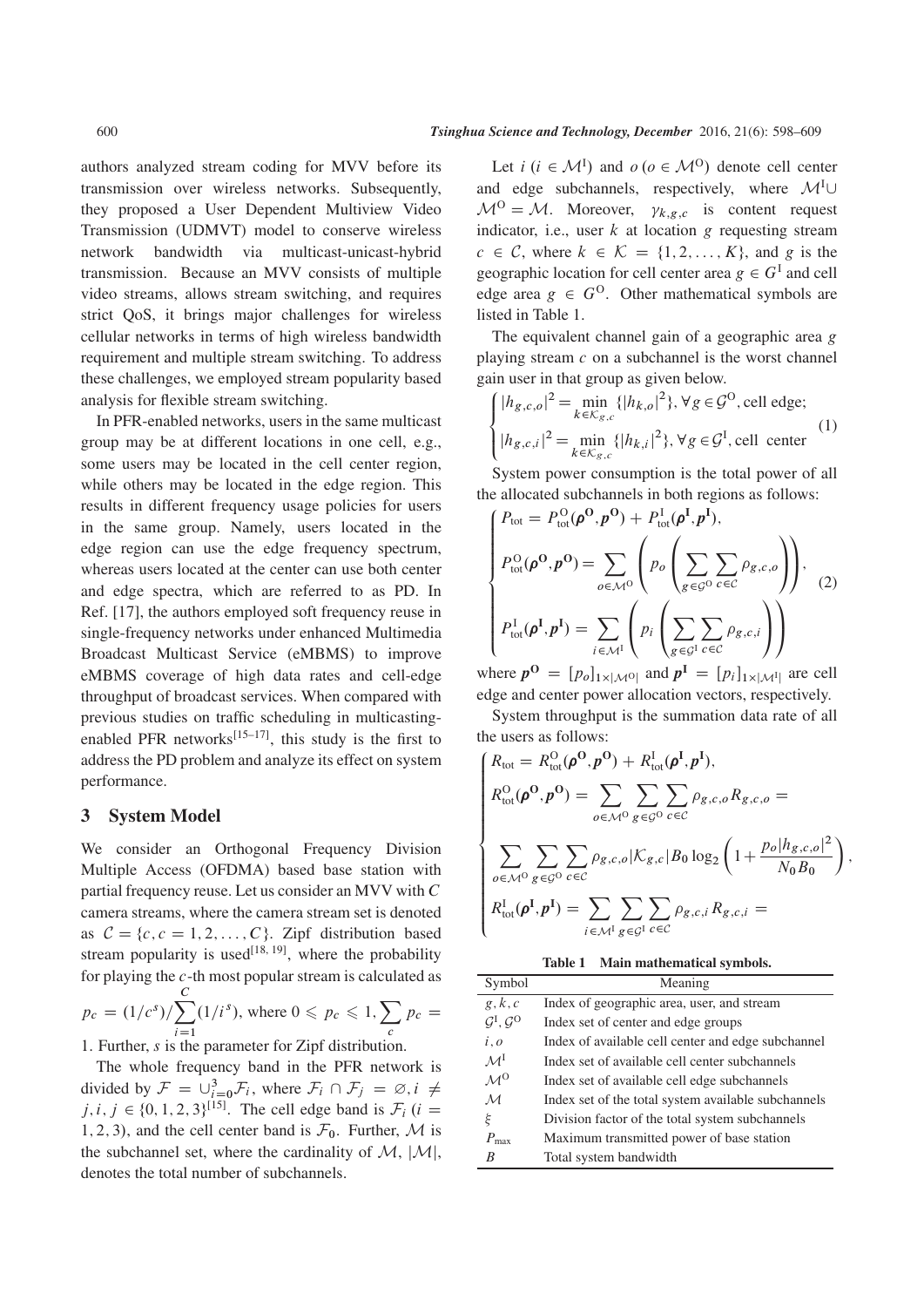$$
\sum_{i \in \mathcal{M}^1} \sum_{g \in \mathcal{G}^1} \sum_{c \in \mathcal{C}} \rho_{g,c,i} |K_{g,c}| B_0 \log_2 \left( 1 + \frac{p_i |h_{g,c,i}|^2}{N_0 B_0} \right) \tag{3}
$$

If subchannel  $x$  is allocated to stream  $c$  in geographic area g, then  $\rho_{g,c,x} = 1$ . Otherwise,  $\rho_{g,c,x} = 0$ .  $R_{g,c,x}$ is the summation data rate of all the users in  $|\mathcal{K}_{g,c}|$ playing stream  $c$  in geographic area  $g$  on subchannel x. Further,  $p<sub>o</sub>$  and  $p<sub>i</sub>$  are the power values of cell edge subchannel  $o$  and cell center subchannel  $i$ , respectively. Moreover, we define  $\rho^0 = [\rho_{g,c,o}]_{|g^0| \times |C^0| \times |M^0|}$  and  $\rho^I = [\rho_{g,c,i}]_{|\mathcal{G}^I| \times |\mathcal{C}^I| \times |\mathcal{M}^I|}$  as the subchannel allocation indicator matrix. Let  $N_0$  and  $B_0 = B/|\mathcal{M}|$  denote the power spectral density of additive white Gaussian noise and bandwidth of a subchannel, respectively.

## 4 Partial Frequency Reuse Diversity Based User Grouping

A user grouping scheme referred to as CPDG scheme that is based on PD for multicasting-enabled PFR networks is proposed. Subsequently, some key metrics for PD users are proposed for analyzing the effect of PD on the network.

The CPDG scheme, shown in Algorithm 1, is described in detail below. In the case of an MVV, the CPDG scheme operates iteratively for each stream. In each iteration, the CPDG scheme first selects the most popular stream. Thereafter, users requesting the above chosen stream are allocated to different cell region sets  $U_c$  and  $V_c$ . Two types of multicast groups are then formed: (1) conventional groups for cell center and edge are derived as  $Q_c^1$  and  $Q_c^2$  by allocating PD users<br>in the center region (2) If there exists at least and in the center region. (2) If there exists at least one user in both cell center and edge regions,  $Q_0^3$  and  $Q_1^4$  are obtained representingly for cell center and edge  $\mathcal{Q}_c^4$  are obtained respectively for cell center and edge<br>by ellecting PD years in the center region. Finally by allocating PD users in the center region. Finally, the CPDG outputs two types of groups including the conventional case in  $Q_c^1$  and  $Q_c^2$ , and PD-enabled case<br>in  $Q_3^3$  and  $Q_4^4$ . After obtaining the multicest groups in  $\mathcal{Q}_c^3$  and  $\mathcal{Q}_c^4$ . After obtaining the multicast groups under PD-enabled and conventional cases, the system can decide which type of group must be used before resource allocation.

Next, some key metrics such as probability and number of PD users are proposed for PD users on the basis of stream popularity.

Definition 1 The probabilities of at least one PD user for the  $c$ -th most popular stream and for all  $C$  streams, respectively, are given as

#### Algorithm 1 Content based PFR Diversity Grouping Scheme  $\overline{\mathbf{p}_{\alpha\alpha\text{min}}^{\mathbf{m}}}$

| Content request : $\gamma_{k,g,c}$                                         |  |  |
|----------------------------------------------------------------------------|--|--|
| User set : $K$                                                             |  |  |
| Cell center user set for stream $c: U_c$                                   |  |  |
| Cell edge user set for stream $c: V_c$                                     |  |  |
| Request probability of stream $c: p_c$                                     |  |  |
| Conventional set of groups of stream $c: \mathcal{Q}_c^1, \mathcal{Q}_c^2$ |  |  |
| PD enabled set of groups of stream $c: \mathcal{Q}_c^3, \mathcal{Q}_c^4$   |  |  |
| <b>Ensure:</b>                                                             |  |  |
| 1: for stream $c = \arg \max_{c \in C} (p_c)$ do                           |  |  |
| for user $k \in \mathcal{K}$ do<br>2:                                      |  |  |
| if $(\gamma_{k,g,c} == 1)$ & $\& (g \in \mathcal{G}^0)$ then<br>3:         |  |  |
| $\mathcal{V}_c \leftarrow k$<br>4:                                         |  |  |
| $\mathcal{K} = \mathcal{K} \setminus k$<br>5:                              |  |  |
| else if $(\gamma_{k,g,c} == 1) \& \& (g \in \mathcal{G}^I)$ then<br>6:     |  |  |
| $\mathcal{U}_c \leftarrow k$<br>7:                                         |  |  |
| $\mathcal{K} = \mathcal{K} \setminus k$<br>8:                              |  |  |
| end if<br>9:                                                               |  |  |
| 10: end for                                                                |  |  |
| 11: $\mathcal{Q}_c^1 \Leftarrow \mathcal{U}_c$                             |  |  |
| 12: $Q_e^2 \leftarrow V_c$                                                 |  |  |
| if $U_c \neq \emptyset$ && $V_c \neq \emptyset$ then<br>13:                |  |  |
| $\mathcal{Q}_c^3 \Leftarrow \mathcal{U}_c$<br>14:                          |  |  |
| $\mathcal{Q}_c^4 \leftarrow \mathcal{U}_c \cup \mathcal{V}_c$<br>15:       |  |  |
| end if<br>16:                                                              |  |  |
| $17:$ end for                                                              |  |  |
| 18: Output: $Q_c^1$ , $Q_c^2$ ; $Q_c^3$ , $Q_c^4$ .                        |  |  |
|                                                                            |  |  |

$$
PPD_c = (1 - (1 - p_c)^U)(1 - (1 - p_c)^V) \tag{4}
$$

$$
PPD = 1 - \prod_{c=1}^{r} (1 - PPD_c)
$$
 (5)

where  $U$  and  $V$  are the number of cell center and cell edge users, respectively.

Definition 2 The average number of PD users for the  $c$ -th most popular stream and all  $C$  streams, respectively, are as follows:

$$
NPD_c = Up_c(1 - (1 - p_c)^V)
$$
 (6)

$$
NPD = \sum_{c=1}^{C} NPD_c \tag{7}
$$

#### 5 Optimization Problem and Analysis

In this section, we introduce an optimization problem to minimize power consumption of multicastingenabled PFR networks under user QoS constraint. The optimization problem can be expressed as follows:

**P0:** min 
$$
\rho_{tot}^0 = P_{tot}^0(\rho^0, p^0) + P_{tot}^1(\rho^I, p^I)
$$
 (8)  
 $\rho^0, \rho^I$ 

subject to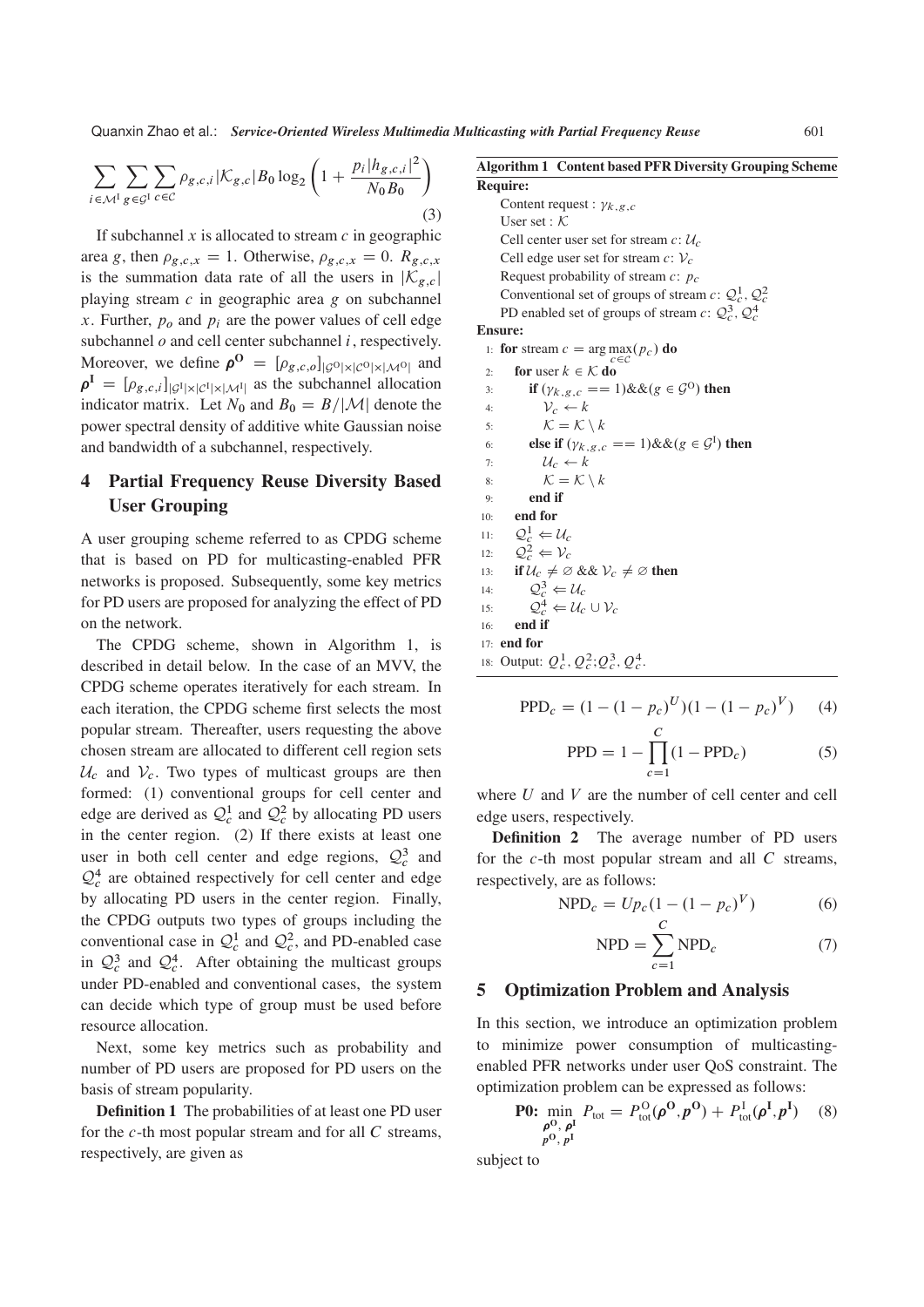$$
\begin{cases}\nC1: (1-t_{g,c})C_{g,c} \leq \frac{\sum\limits_{o \in \mathcal{M}^0} \rho_{g,c,o} R_{g,c,o}}{|K_{g,c}|}, \forall g \in \mathcal{G}^0; \\
C2: (1-t_{g,c})C_{g,c} \leq \frac{\sum\limits_{i \in \mathcal{M}^1} \rho_{g,c,i} R_{g,c,i}}{|K_{g,c}|}, \forall g \in \mathcal{G}^1; \\
C3: \sum_{g \in \mathcal{G}^0} \sum_{c \in \mathcal{C}} \rho_{g,c,o} \leq 1, \forall o \in \mathcal{M}^0; \\
C4: \sum_{g \in \mathcal{G}^1} \sum_{c \in \mathcal{C}} \rho_{g,c,i} \leq 1, \forall i \in \mathcal{M}^1; \\
\text{C5: } \rho_{go,co,o} + \rho_{gi,ci,i} \leq 1, \forall o \in \mathcal{M}^0, i \in \mathcal{M}^1, \\
\forall g_0 \in \mathcal{G}^0, gi \in \mathcal{G}^1, co \in \mathcal{C}_{go}, ci \in \mathcal{C}_{gi}; \\
C6: \sum_{o \in \mathcal{M}^0} \sum_{g \in \mathcal{G}^0} \sum_{c \in \mathcal{C}} \rho_{g,c,o} \leq \frac{1}{\eta} \cdot (1-\xi) \cdot |\mathcal{M}|; \\
C7: \sum_{i \in \mathcal{M}^1} \sum_{g \in \mathcal{G}^1} \sum_{c \in \mathcal{C}} \rho_{g,c,i} \leq \xi \cdot |\mathcal{M}|; \\
C8: \sum_{o \in \mathcal{M}^0} p_o + \sum_{i \in \mathcal{M}^1} p_i \leq P_{\text{max}}; \\
\text{C9: } \rho_{g,c,o} \in \{0, 1\}, \forall o \in \mathcal{M}^0, \forall g \in \mathcal{G}^0, c \in \mathcal{C}; \\
C10: \rho_{g,c,i} \in \{0, 1\}, \forall i \in \mathcal{M}^1, \forall g \in \mathcal{G}^1, c \in \mathcal{C}; \\
C11: 0 \leq p_o \leq P_{\text{max}}, \forall o \in \mathcal{M}^0; \\
C2: 0 \leq p_i \leq P_{\text{max}}, \forall i \in \mathcal{M}
$$

where constant  $C_{g,c}$  is the average data rate, i.e., QoS requirement for users playing stream a in geographic requirement for users playing stream  $c$  in geographic area g. Further,  $t_{g,c} \in \mathcal{T} = {\alpha, \beta}$ ,  $\alpha \in [0, 1]$  and  $\beta \in [0, 1]$  are system parameters for cell edge and cell center data rate requirements, respectively. Because the streams are distinct, no more than one stream can be simultaneously allocated on a subchannel, as given in Constraints 3 and 4.

The NP-hard optimization problem P0 has two independent variables,  $\rho$  and  $p$ ; hence, the optimal results cannot be easily obtained. Therefore, we convert P0 into two sub-optimal problems, P1 and P2. First, P1 is introduced to allocate subchannels with equal power level for all subchannels. This is a mixed integer programming problem, and it will be converted into a linear programming problem via constraints zooming. Second, on the basis of results of P1, P2 allocates the optimal power to sub-channels, thus resulting in a concave programming problem.

$$
\mathbf{P1:} \min_{\boldsymbol{\rho}^{\mathbf{O}}, \, \boldsymbol{\rho}^{\mathbf{I}}} P_{\text{tot}} = P_{\text{tot}}^{\mathbf{O}}(\boldsymbol{\rho}^{\mathbf{O}}) + P_{\text{tot}}^{\mathbf{I}}(\boldsymbol{\rho}^{\mathbf{I}})
$$
(9)

subject to

 $\sqrt{2}$  $\left\vert \right\vert$  $\mathcal{L}$ C1, C2, C3, C4, C5, C6, C7;<br>
C9<sup>\*</sup> : 0  $\leq \rho_{g,c,o} \leq 1$ ,  $\forall o \in \mathcal{M}^0$ ,  $\forall g \in \mathcal{G}^0$ ,  $c \in \mathcal{C}$ ;<br>
C10<sup>\*</sup> : 0  $\leq \rho_{g,c,i} \leq 1$ ,  $\forall i \in \mathcal{M}^I$ ,  $\forall g \in \mathcal{G}^I$ ,  $c \in \mathcal{C}$ 

**P2:**  $\min_{p^{\text{O}}, p^{\text{I}}} P_{\text{tot}} = P_{\text{tot}}^{\text{O}}(p^{\text{O}}) + P_{\text{tot}}^{\text{I}}(p^{\text{I}})$ subject to C1, C2, C8, C11, C12  $(10)$ 

Lemma 1 For a given resource allocation matrix  $[\rho^{\mathbf{O}}, \rho^{\mathbf{I}}]$ , the primary problem **P0** is transformed into<br>problem **P2**, which is a convex programming problem problem P2, which is a convex programming problem with optimal solution expressed as

$$
\widetilde{p}_{o} = \left[ L_{o} - \frac{\sum_{g \in \mathcal{G}^{0}} \sum_{c \in \mathcal{C}} \frac{N_{0} B_{0}}{|h_{g,c,o}|^{2}}}{\sum_{g \in \mathcal{G}^{0}} \sum_{c \in \mathcal{C}} 1} \right]_{0}^{P_{\text{max}}}, \forall o \in \mathcal{M}^{0};
$$
\n
$$
\widetilde{p}_{i} = \left[ L_{i} - \frac{\sum_{g \in \mathcal{G}^{1}} \sum_{c \in \mathcal{C}} \frac{N_{0} B_{0}}{|h_{g,c,i}|^{2}}}{\sum_{g \in \mathcal{G}^{1}} \sum_{c \in \mathcal{C}} 1} \right]_{0}^{P_{\text{max}}}, \forall i \in \mathcal{M}^{1}
$$
\n(11)

where  $[x]_a^b$  represents the Euclidean projection of *x* on  $[a, b]$ . The tags of *I* and *I* are introduced to satisfy [ $a, b$ ]. The tags of  $L_0$  and  $L_i$  are introduced to satisfy the following formula:

$$
L_o = \frac{\ln 2B_0 \sum_{g \in \mathcal{G}^0} \sum_{c \in \mathcal{C}} \widetilde{u}_{g,c}^0 \cdot \rho_{g,c,o}}{\left(\sum_{g \in \mathcal{G}^0} \sum_{c \in \mathcal{C}} 1\right) \cdot \left(\sum_{g \in \mathcal{G}^0} \sum_{c \in \mathcal{C}} \rho_{g,c,o} + w\right)}
$$
\n
$$
\ln 2B_0 \sum_{g \in \mathcal{G}^1} \sum_{c \in \mathcal{C}} \widetilde{u}_{g,c}^1 \cdot \rho_{g,c,i}
$$
\n
$$
L_i = \frac{\sum_{g \in \mathcal{G}^1} \sum_{c \in \mathcal{C}} \widetilde{u}_{g,c}^1 \cdot \rho_{g,c,i}}{\left(\sum_{g \in \mathcal{G}^1} \sum_{c \in \mathcal{C}} \sum_{c \in \mathcal{C}} \rho_{g,c,i} + w\right)}
$$
\n
$$
L_i = \frac{\sum_{g \in \mathcal{G}^1} \sum_{c \in \mathcal{C}} \rho_{g,c,i}}{\left(\sum_{g \in \mathcal{G}^1} \sum_{c \in \mathcal{C}} \rho_{g,c,i} + w\right)}
$$
\n
$$
L_i = \frac{\sum_{g \in \mathcal{G}^1} \sum_{c \in \mathcal{C}} \rho_{g,c,i}}{\left(\sum_{g \in \mathcal{G}^1} \sum_{c \in \mathcal{C}} \rho_{g,c,i} + w\right)}
$$
\n
$$
L_i = \frac{\sum_{g \in \mathcal{G}^1} \sum_{c \in \mathcal{C}} \rho_{g,c,i}}{\sum_{g \in \mathcal{G}^1} \sum_{c \in \mathcal{C}} \rho_{g,c,i}} \cdot \rho_{g,c,i}
$$
\n(12)

where  $\widetilde{u}_{g,c}^0$ ,  $\widetilde{u}_{g,c}^I$ , and *w* are Lagrangian multipliers. See Appendix for details of Lemma 1.

If a feasible solution exists for P1, it is then determined by  $C_{g,c}$ . In order to conveniently determine the feasibility of the above problem, we establish the following model:

$$
\mathbf{P3.1}: \max_{\rho \theta} C_{g,c}^{\Omega} = \frac{\sum_{o \in \mathcal{M}^{\Omega}} \rho_{g,c,o} B_0 \log_2 \left(1 + \frac{p_o |h_{g,c,o}|^2}{N_0 B_0}\right)}{|\mathcal{K}_{g,c}|}
$$
\nsubject to

\n
$$
(13)
$$

$$
\begin{cases}\nC3: \sum_{g \in \mathcal{G}^0} \sum_{c \in \mathcal{C}} \rho_{g,c,o} \leq 1, \forall o \in \mathcal{M}^0; \\
C5.1^*: 0 \leq \rho_{g,c,o} \leq (1 - \chi), \forall o \in \mathcal{M}^0, \forall g \in \mathcal{G}^0 \\
\sum_{\rho^I} \rho_{g,c,i} B_0 \log_2 \left(1 + \frac{p_i |h_{g,c,i}|^2}{N_0 B_0}\right)\n\end{cases}
$$
\nP3.2: max  $C_{g,c}^1 = \frac{i \in \mathcal{M}^1}{|K_{g,c}|}$  (14)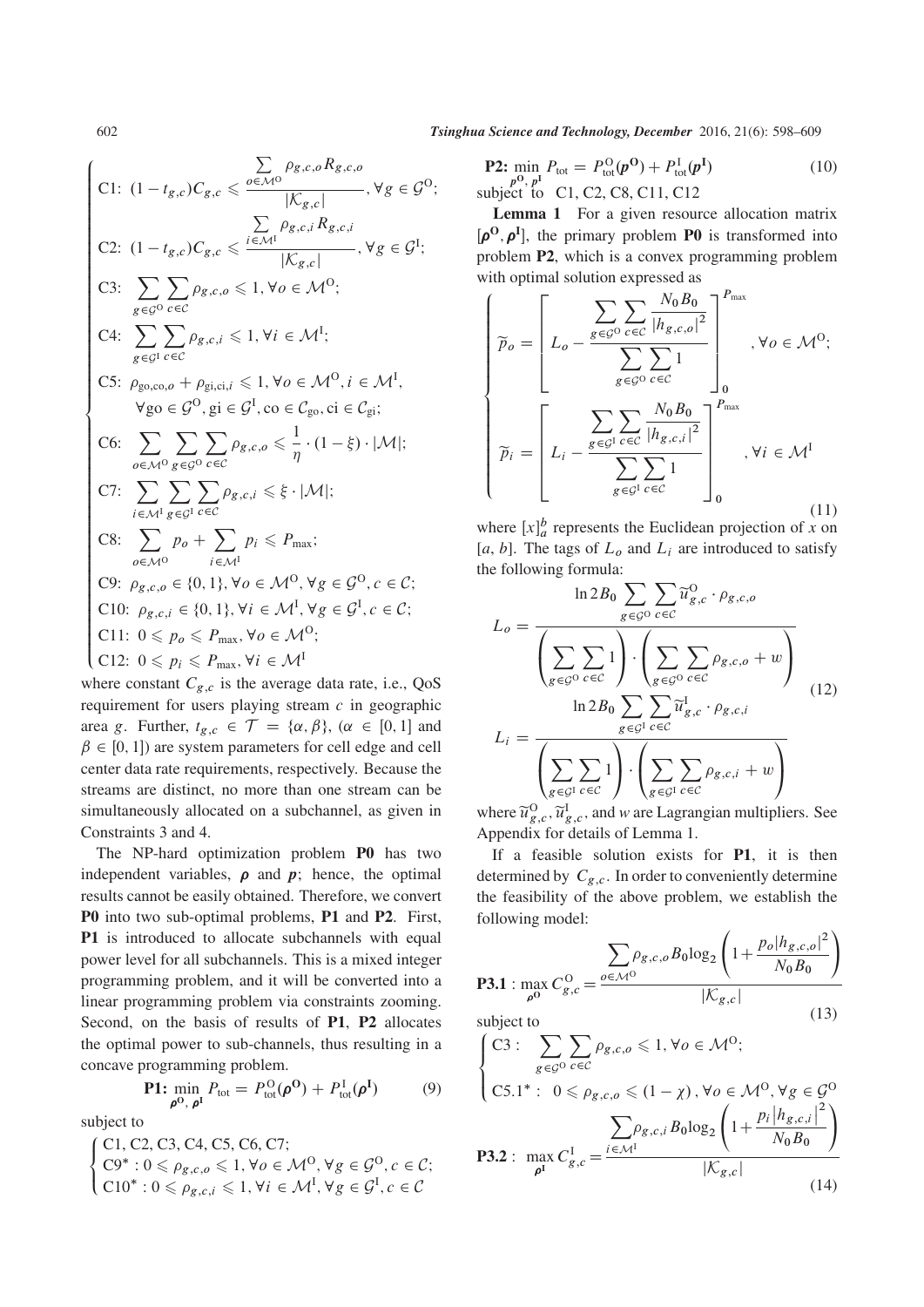subject to

$$
\begin{cases} C4: \sum_{g \in \mathcal{G}^1} \sum_{c \in \mathcal{C}} \rho_{g,c,i} \leq 1, \forall i \in \mathcal{M}^I; \\ C5.2^*: 0 \leq \rho_{g,c,i} \leq \chi, \forall i \in \mathcal{M}^I, \forall g \in \mathcal{G}^I, c \in \mathcal{C} \end{cases}
$$

where  $\chi$  represents the parameter restricting the scope<br>of the decision variables to meet the Constraint 5 in of the decision variables to meet the Constraint 5 in P1. The optimal solutions of P3.1 and P3.2 can help determine if the inequality relations in Constraints 1 and 2 are true, respectively, which are necessary conditions for that P1 has a feasible solution.

## 6 Resource Allocation Algorithm

To solve the optimization problem with a low computational complexity, we introduce PDEM scheme to dynamically allocate wireless resources under user QoS constraint, as discussed below.

For the first step of the PDEM scheme, shown in Algorithm 2, cell edge subchannel allocation is employed. A pair of  $[g, c]$  achieving the lowest data rate is then selected. Thereafter, cell edge subchannel  $o^*$  achieving the maximum data rate is allocated to<br>the chosen pair  $[a, a]$ . Finally, the available call adopt the chosen pair  $[g, c]$ . Finally, the available cell edge subchannel set and data rate are updated. The iteration will stop if the QoS requirements of all the users are satisfied. For the second step, cell center subchannel allocation is applied, which follows a process similar to that of the first step. After obtaining the subchannel allocation results under equal power assumption for all subchannels, the optimal power is calculated using Eq. (11) and reallocated to subchannels.

Complexity analysis: In Algorithm 2, the iterations of the first while loop (Lines 1–16) are limited by the scale of the cell edge subchannel set and cell edge geographic stream set. Two extreme cases are considered below. In the first case, the system has limited frequency resources where all the cell edge subchannels cannot satisfy the QoS requirements of all the cell edge groups. In the second case, the system has sufficient frequency resources where any cell edge subchannel can satisfy the QoS requirements of all the cell edge groups. In the first case, a subchannel is deleted (Line 11) after allocation, thus resulting in at most  $|\mathcal{M}^O|$  iterations. In the latter case, a pair of cell edge geographic streams is removed (Line 14) after satisfying the QoS constraint, thus leading to at most  $|\mathcal{O}_{g,c}|$  iterations. Moreover, the first for loop (Lines 6–8) results in  $|\mathcal{M}^{\text{O}}|$  iterations. Because cell center subchannel allocation (Lines 17–32) is similar to cell edge subchannel allocation, the computational complexity

#### Algorithm 2 Partial Frequency Reuse Diversity based Energy-Efficient Multicasting

Require:

Required data rate of stream-c in area-g:  $C_{g,c}$ Achieved data rate of stream-c in area-g:  $r_{g,c}$ Cell edge geographic stream set:  $\mathcal{O}_{g,c}$ Cell center geographic stream set:  $\mathcal{I}_{g,c}$ Available cell edge subchannels index set:  $\mathcal{M}^{O}$ Available cell center subchannels index set:  $\mathcal{M}^I$ Ensure:

1: while  $(Q_{\alpha,\alpha} \neq \emptyset)$  &&  $(M^0 \neq \emptyset)$  do

1. **while** 
$$
(\sigma_{g,c} \neq \infty)
$$
  $\&$   $\&$   $\&$   $\sigma_{g \in G^0}$   $\left\{\min \frac{r_{g,c}}{(1-t_{g,e})C_{g,c}}\right\}$ .  
\n2. **Find**  $[g^*, c^*] \Leftarrow \arg \min_{g \in G^0} \left\{\min \frac{r_{g,c}}{(1-t_{g,e})C_{g,c}}\right\}$ .  
\n3. **if**  $1 \leq \frac{r_{g^*,c^*}}{(1-t_{g^*,c^*})C_{g^*,c^*}}$  **then**  
\n4. **Jump out of the while-loop**  
\n5. **end if**  
\n6. **for each**  $\sigma \in \mathcal{M}^0$  **do**  
\n7. **Calculate**  $R_{g^*,c^*,o}$  by Eq. (3)  
\n8. **end for**  
\n9. **Find**  $[\sigma^*] \Leftarrow \arg \max_{\sigma \in \mathcal{M}^0} \{R_{g^*,c^*,o}\}$ .  
\n10. **Allocate**  $\sigma^*$  to  $[g^*, c^*]$ .  
\n11. **Update**  $\mathcal{M}^0 \Leftarrow \mathcal{M}^0 \setminus \sigma^*$ .  
\n12. **Update**  $r_{g^*,c^*} \Leftarrow r_{g^*,c^*} + R_{g^*,c^*,o^*}$ .  
\n13. **if**  $1 \leq \frac{r_{g^*,c^*}}{(1-t_{g^*,c^*})C_{g^*,c^*}}$  **then**  
\n14. **Delete** pair  $O_{g,c} = O_{g,c} \setminus [g^*,c^*]$   
\n15. **end if**  
\n16. **end while**  
\n17. **while**  $(I_{g,c} \neq \emptyset)$  &&  $(\mathcal{M}^1 \neq \emptyset)$  **do**  
\n18. **Find**  $[g^*, c^*] \Leftarrow \arg \min_{g \in G^1} \left\{\min \$ 

of PDEM is  $O(|\mathcal{M}^0||L^0| + |\mathcal{M}^1||\mathcal{L}^1|)$ , where  $|\mathcal{L}^0| = \max(|\mathcal{M}^0|, |\mathcal{O}_{g,c}|)$  and  $|\mathcal{L}^I| = \max(|\mathcal{M}^I|$ <br> $|\mathcal{I}^I|$  denote the maximum number of iterations in the  $|\mathcal{I}_{g,c}|$  denote the maximum number of iterations in the two extreme cases.

## 7 Performance Evaluation

The performance of multicasting-enabled PFR network with MVV is simulated to investigate multicast group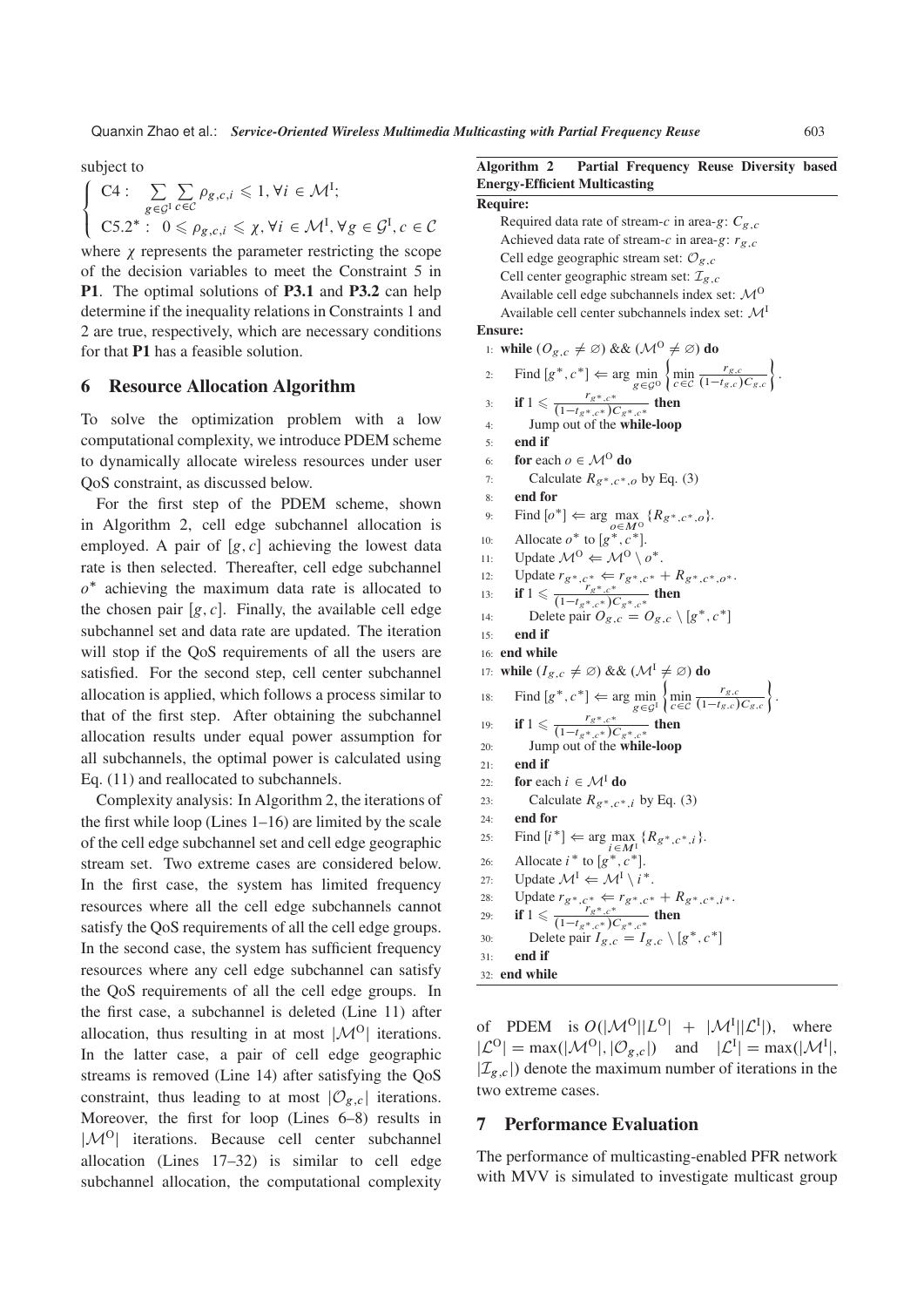formation and wireless resource allocation. First, the multicast group formation scheme CPDG and PD are investigated from three perspectives: the probability of at least one PD user, the average number of PD users, and the average number of groups. Second, the proposed PDEM scheme is compared with the optimal solution to analyze its performance in terms of throughput, power consumption, and energy efficiency.

In the MVV, different numbers of users and cameras are considered. Further,  $PFR(x/y)$  denotes the cell center occupying x subchannels over  $\nu$  total subchannels. Three schemes OPT, ReOPT, and PDEM are compared. Specifically, OPT stands for the optimal solution of  $P1$  solved by CVX<sup>[20]</sup>. Because the value of subchannel allocation indicator  $\rho$  solved by OPT can be decimal, a suboptimal scheme ReOPT is proposed to obtain integer subchannel allocation results for a real network by rounding the value of  $\rho$  calculated from OPT to an integer 0 or 1. The subchannel and power allocation processes operate iteratively in OPT and ReOPT schemes. Therefore, another suboptimal scheme PDEM is used to eliminate iterations and reduce computational complexity when compared with the OPT and ReOPT schemes.

Figure 1 shows the requesting probability for each stream under different Zipf distribution parameters. Eight camera streams are present in the MVV. Streams 1 and 8 are the most and the least popular streams. Namely, the larger the stream ID, the less popular the stream. In Fig. 1, an increasing gap in requesting probability can be seen between the most and the least popular streams as the value of s increases. Therefore, as the value of s increases, the requesting probability is higher for playing more popular streams.

Figure 2 shows the probability that there exists at least one PD user requesting the c-th popular stream,



Fig. 1 Request probability for each stream.



Fig. 2 Probability of at least one PD user versus stream ID.

i.e.,  $PPD<sub>c</sub>$ . For different values of parameter s, the number of cell center users  $U$  and number of cell edge users  $V$  are considered. For the same number of users, an increasing gap of probability exists between the most and the least popular streams as the value of s increases. This is in accordance with the results of Fig. 1. Moreover, the probability for each stream under  $(U = 15, V = 15)$  is higher than that under  $(U = 5,$  $V = 25$ , thus indicating that the closer the number of center and edge users, the higher the probability of at least one PD user for each stream.

Figure 3 shows the average number of PD users for each stream, i.e.,  $NPD_c$ . Different Zipf parameters s and three cases of user distributions ( $U = 5, V =$ 25),  $(U = 15, V = 15)$ , and  $(U = 25, V = 5)$  are considered. The increase in the number of center users  $U$  results in a larger gap between the number of users of the most and the least popular streams. Moreover, the difference in number of users between the most and the least popular streams increases as the value of s



Fig. 3 Average number of PD users versus stream ID.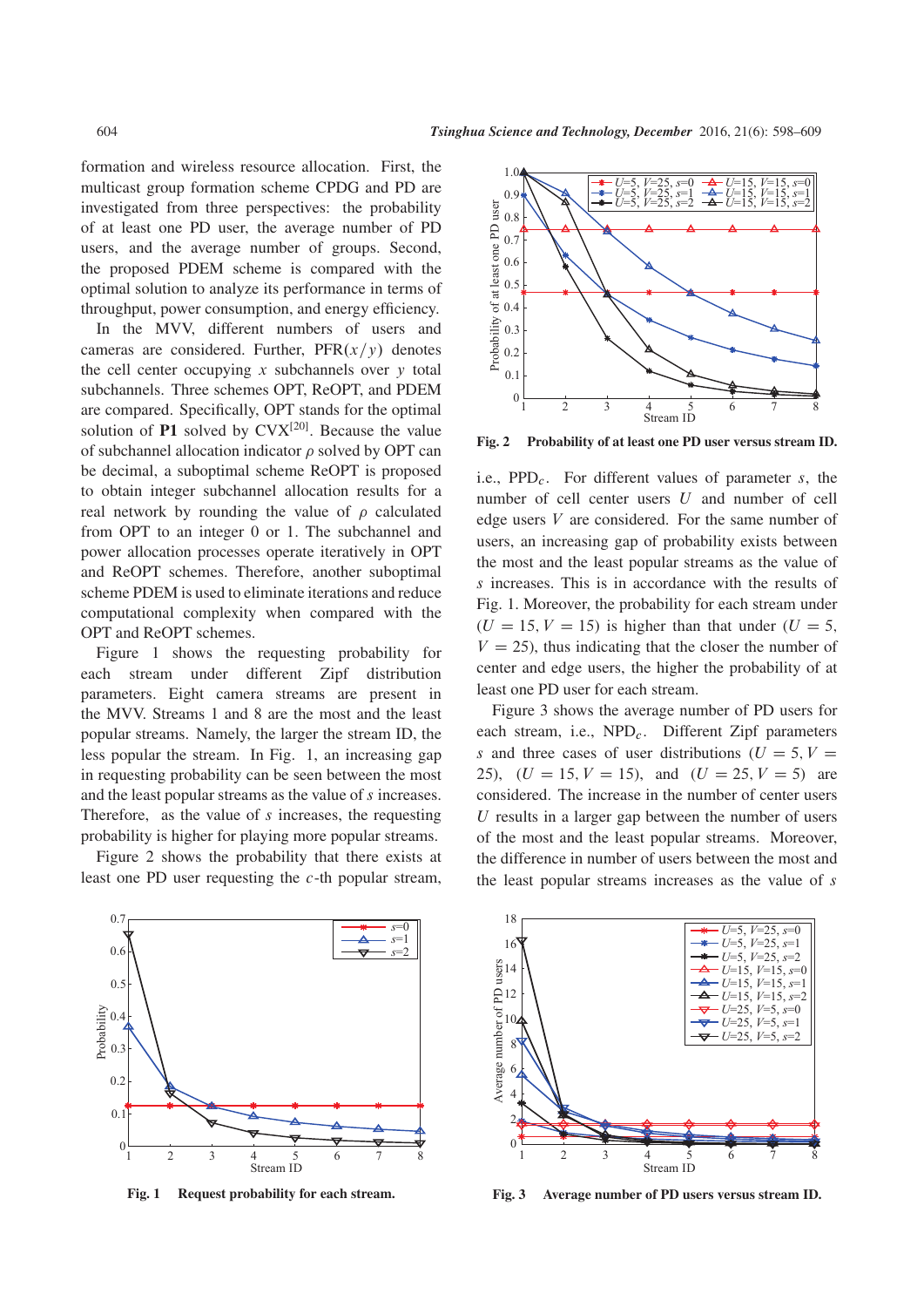increases.

Figure 4 shows the variation in average number of PD users  $NPD_c$  versus the number of cameras. Eight MVVs are considered, and each MVV has 1–8 cameras. The results show that the number of PD users



Fig. 4 Average number of PD users for all views.

- $2 \t3 \t4 \t5 \t6 \t7 \t8$ <br>Number of cameras  $\boldsymbol{0}$ -2 a  $\overline{A}$  and  $\overline{A}$  and  $\overline{A}$  and  $\overline{A}$  and  $\overline{A}$  and  $\overline{A}$  and  $\overline{A}$  and  $\overline{A}$  and  $\overline{A}$  and  $\overline{A}$  and  $\overline{A}$  and  $\overline{A}$  and  $\overline{A}$  and  $\overline{A}$  and  $\overline{A}$  and  $\overline{A}$  and  $\overline{A}$  3 <del>X V V V V</del> 9 4 **2 <del>3 3 4 4</del> 5 4** 5 4  $5$   $\overline{\cancel{2}}$   $\overline{\cancel{3}}$   $\overline{\cancel{2}}$   $\overline{\cancel{3}}$   $\overline{\cancel{2}}$   $\overline{\cancel{3}}$   $\overline{\cancel{2}}$   $\overline{\cancel{2}}$   $\overline{\cancel{2}}$   $\overline{\cancel{2}}$   $\overline{\cancel{2}}$   $\overline{\cancel{2}}$   $\overline{\cancel{2}}$   $\overline{\cancel{2}}$   $\overline{\cancel{2}}$   $\overline{\cancel{2}}$   $\overline{\cancel{2}}$   $\overline{\cancel{2}}$   $\overline{\cancel{2}}$   $\overline{\cancel{2$  $6\left[\frac{1}{2}\right]$   $\frac{1}{2}$   $\frac{1}{2}$   $\frac{5}{2}$   $\frac{1}{2}$   $\frac{5}{2}$   $\frac{2}{2}$   $\frac{1}{2}$   $\frac{5}{2}$   $\frac{2}{2}$   $\frac{1}{2}$   $\frac{5}{2}$   $\frac{1}{2}$   $\frac{5}{2}$   $\frac{1}{2}$   $\frac{5}{2}$   $\frac{1}{2}$   $\frac{5}{2}$   $\frac{1}{2}$   $\frac{1}{2}$   $\frac{1}{2}$   $\frac{1}{$  $7||\overrightarrow{A}|| = \frac{1}{25}$ ,  $V = 5$ ,  $S = 1$  $8 \fbox{array}$  8 Number of groups *-* $=5, V=25, s=1$ *-* $=1$  $\frac{5}{2}$ ,  $\frac{V=1}{2}$  $S^{\circ}$ *-* $=25, V=5, s=1$ *-* $=5, V=25, s=2$ *-* $=1$  $\frac{5}{2}$ ,  $\frac{V-1}{2}$  $5, s=2$ *-* $=25, V=5, s=2$ 

Fig. 5 Number of groups versus number of cameras with cell center served PD users.



Fig. 6 Number of groups versus number of cameras with cell edge served PD users.

increases as the number of center users U increases. Moreover, significant difference can be seen between the number of users in cases of 1 camera and 8 cameras, with more center users.

Figures 5 and 6 show the variation in total number of center and edge groups with number of cameras. Eight MVVs are considered, and each MVV has 1– 8 cameras. Different values of parameter s and three cases of user distributions  $(U = 5, V = 25)$ ,  $(U =$ 15,  $V = 15$ ), and ( $U = 25$ ,  $V = 5$ ) are considered. As can be seen in Fig. 5, the number of center groups increases as the value of s decreases. Moreover, the number of center groups increases as the number of center users increases. Figure 6 shows that when the PD users are served by cell edge, the number of edge groups increases as the value of s decreases. Moreover, the smaller the number of center users, the larger the number of edge groups.

Figure 7 shows the variation in throughput, transmit

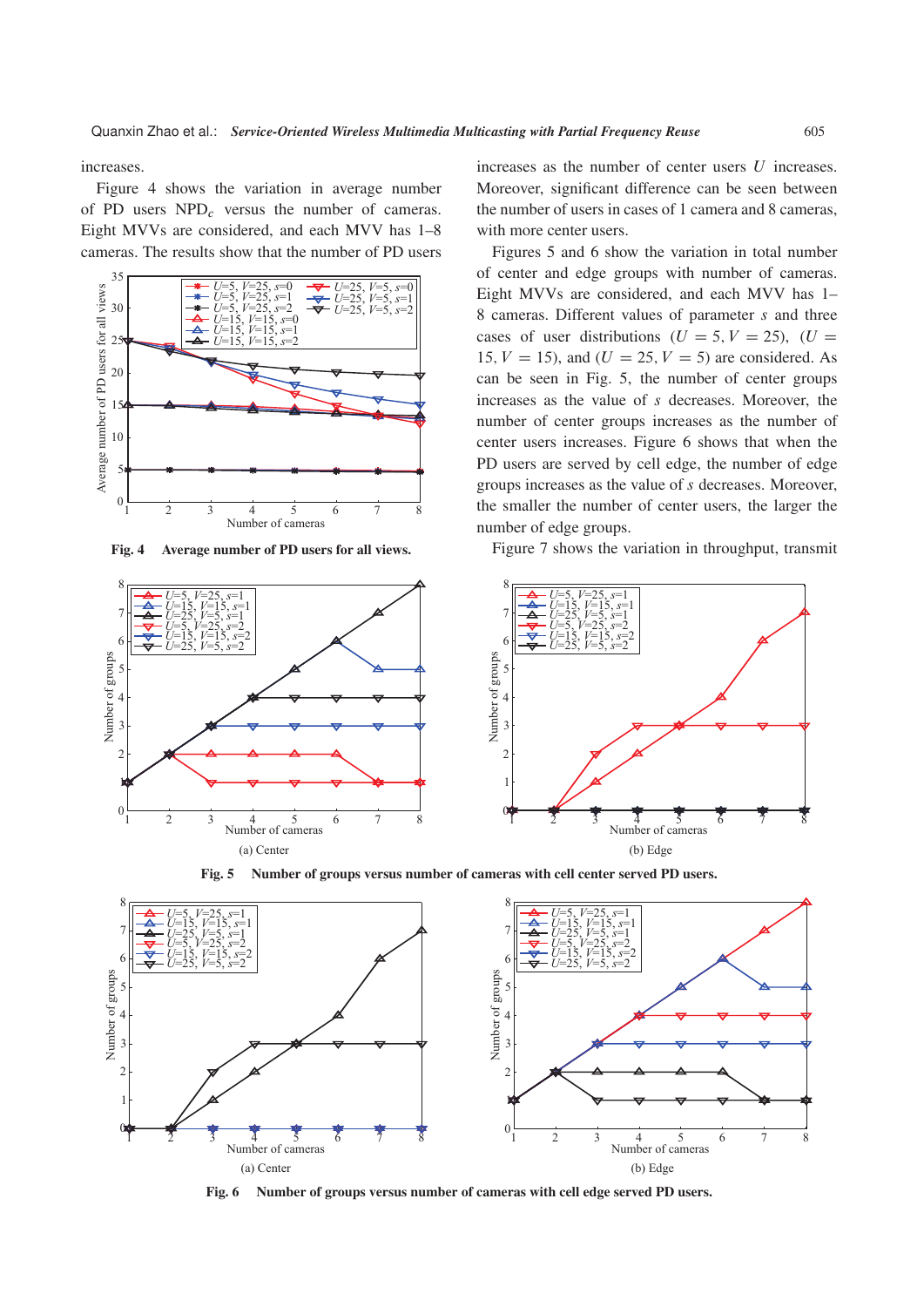

Fig. 7 Throughput, power, and energy efficiency against various numbers of users.

power, and Energy Efficiency (EE) with total number of users for the three schemes. Different frequency usage policies PFR $(x/y)$  are considered. The results show that when the system power consumption is optimized, the transmit power of PDEM scheme is similar to that of the optimal scheme OPT. Moreover, the throughput of the PDEM scheme is lower than that of the ReOPT scheme but higher than that of OPT scheme. Therefore, the proposed PDEM scheme achieves close-to-optimal performance.

Figure 8 shows the variation in performance of the PDEM scheme in terms of throughput, transmit power, and EE with number of groups under different frequency usage policies PFR $(x/y)$  and numbers of users *K*. The transmit power results show that as the number of groups increases, the transmit power gradually increases to the maximum value. Thereafter, the throughput decreases as the number of groups increases because the maximum power is shared by increasing number of groups. Therefore, the throughput of each group will decrease as a result of smaller allocated power. Moreover, as the number of users increases, the number of users in each group increases, thus resulting in enhanced throughput.

## 8 Conclusion

In this study, we analyzed service-oriented multimedia traffic scheduling in wireless cellular networks with



Fig. 8 Throughput, power, and energy efficiency for different number of groups.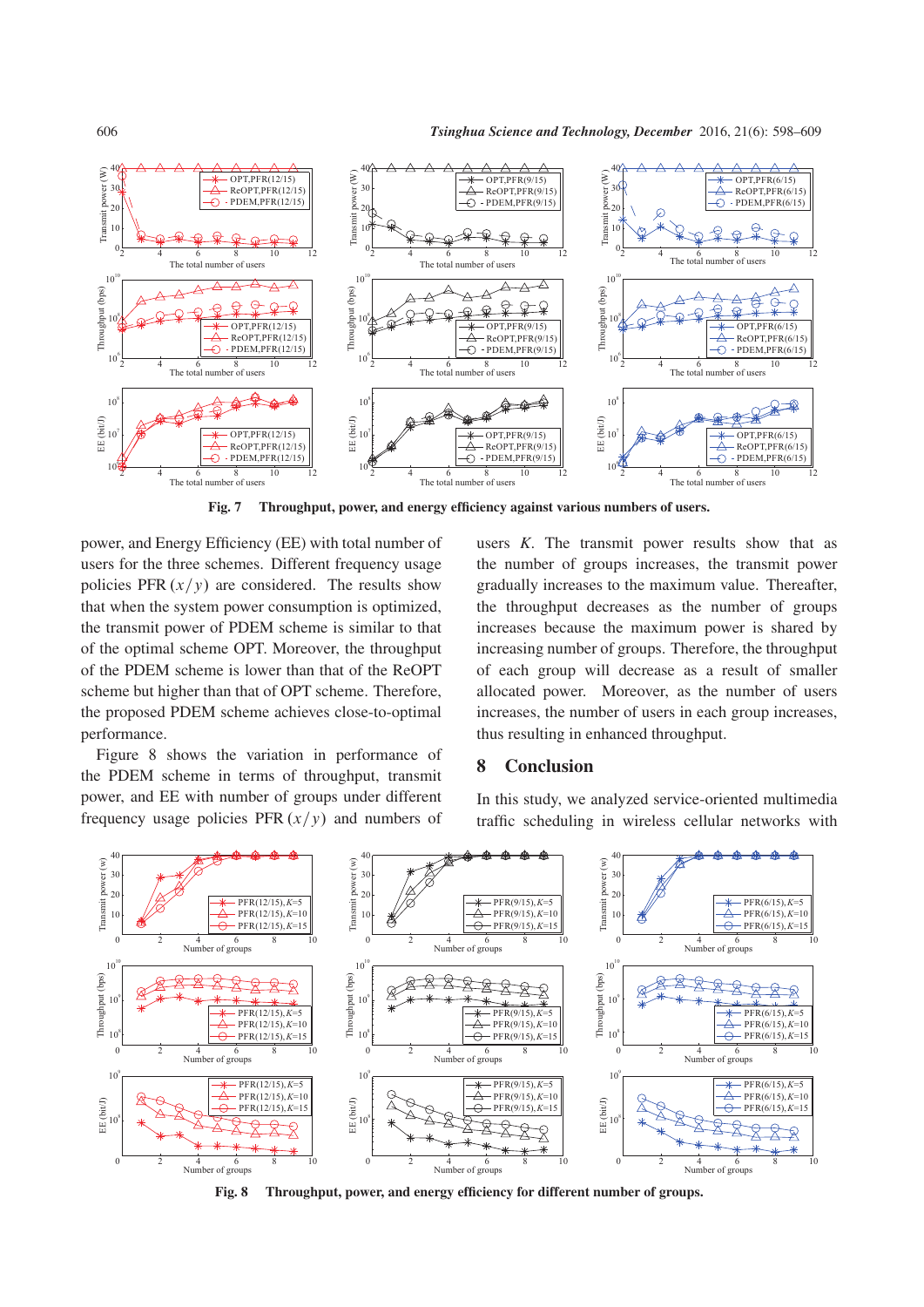Quanxin Zhao et al.: *Service-Oriented Wireless Multimedia Multicasting with Partial Frequency Reuse* 607

PFR. First, to allocate users to multicast groups, a CPDG scheme was proposed using PD. Subsequently, we formulated an optimization problem for wireless resources allocation with the aim of minimizing network power consumption under QoS constraint, which was then relaxed to two suboptimal problems and solved using Lagrangian function. Thereafter, to solve the optimization problem with reduced computational complexity, a PDEM scheme was proposed by dynamically allocating wireless resources in PFRenabled networks. The simulation results show that the number of cameras in an MVV influences the number of PD users. Further, the numbers of groups in different cell regions are related to both Zipf distribution parameters and the cell regions of PD users. Moreover, the proposed PDEM scheme can achieve a close-tooptimal performance.

## Appendix

**Proof** Problem **P2** is equivalent to problem  $P2^*$ through deformation of equation.

$$
\mathbf{P2}^* : \min_{p^{\mathbf{O}}, p^{\mathbf{I}}} P_{\text{tot}} = P_{\text{tot}}^{\mathbf{O}}(p^{\mathbf{O}}) + P_{\text{tot}}^{\mathbf{I}}(p^{\mathbf{I}})
$$
(15)

subject to

$$
\begin{cases}\nC1^* : L_{g,c}^0 \leq 0, \forall g \in \mathcal{G}^0, c \in \mathcal{C}; \\
C2^* : L_{g,c}^1 \leq 0, \forall g \in \mathcal{G}^1, c \in \mathcal{C}; \\
C8 : L^P \leq 0; \\
C11 : 0 \leq p_o \leq P_{\text{max}}, \forall o \in \mathcal{M}^0; \\
C12 : 0 \leq p_i \leq P_{\text{max}}, \forall i \in \mathcal{M}^1; \\
\text{where we define the following tags:}\n\end{cases}
$$

$$
L_{g,c}^{O} = (1 - t_{g,c})C_{g,c} |K_{g,c}|
$$
  
- 
$$
\sum_{o \in \mathcal{M}^{O}} \rho_{g,c,o} B_0 \log_2 \left(1 + \frac{p_o |h_{g,c,o}|^2}{N_0 B_0}\right),
$$
  

$$
L_{g,c}^{I} = (1 - t_{g,c}) C_{g,c} |K_{g,c}|
$$
  
- 
$$
\sum_{i \in \mathcal{M}^{I}} \rho_{g,c,i} B_0 \log_2 \left(1 + \frac{p_i |h_{g,c,i}|^2}{N_0 B_0}\right),
$$
  

$$
L^P = \sum_{o \in \mathcal{M}^{O}} p_o + \sum_{i \in \mathcal{M}^{I}} p_i - P_{\text{max}}.
$$

Let us consider that the objective function and all the above tag functions in problem  $P2^*$  are convex functions. We can then conclude that the equivalent problem P2 is a convex programming problem.

On the basis of the above fact, we can use KKT conditions to solve problem  $P2^*$  to obtain the optimization solution. First, we define the Lagrangian function  $L : \mathbb{R}^{|\mathcal{M}^0 + \mathcal{M}^1|} \to \mathbb{R}$  associated with problem<br>**P2** as follows: P2 as follows:

$$
L([p^{O}, p^{I}], [u^{O}, u^{I}], w) = P_{tot}^{O}(p^{O}) + P_{tot}^{I}(p^{I}) - \sum_{g \in \mathcal{G}^{I}} \sum_{c \in \mathcal{C}} u_{g,c}^{O} L_{g,c}^{O} - \sum_{g \in \mathcal{G}^{I}} \sum_{c \in \mathcal{C}} u_{g,c}^{I} L_{g,c}^{I} + w \cdot L^{P}
$$
\n(16)

where  $u_{g,c}^0$ ,  $u_{g,c}^1$ , and w are Lagrangian multipliers.<br>Pertiaularly we define  $u^0 = [u^0]$  is a send  $u^1$ Particularly, we define  $u^O = [u^O_{g,c}]_{|G^O| \times |C^O|}$  and  $u^I =$  $[u_{g,c}^I]_{\mathcal{G}^I|\times|\mathcal{C}^I|}$  as the Lagrangian multiplier matrix. For  $\forall g \in \mathcal{M}^O$  and  $\forall i \in \mathcal{M}^I$  we obtain  $\forall o \in \mathcal{M}^O$  and  $\forall i \in \mathcal{M}^I$ , we obtain

$$
\begin{cases}\n\frac{\partial L}{\partial p_o} = \sum_{g \in \mathcal{G}^0} \sum_{c \in \mathcal{C}} \rho_{g,c,o} - \\
\sum_{g \in \mathcal{G}^0} \sum_{c \in \mathcal{C}} \widetilde{u}_{g,c}^0 \frac{\rho_{g,c,o} B_0 \cdot \ln 2}{\widetilde{p}_o + \frac{N_0 B_0}{|h_{g,c,o}|^2}} + w, \\
\frac{\partial L}{\partial p_i} = \sum_{g \in \mathcal{G}^1} \sum_{c \in \mathcal{C}} \rho_{g,c,i} - \\
\sum_{g \in \mathcal{G}^1} \sum_{c \in \mathcal{C}} \widetilde{u}_{g,c}^1 \frac{\rho_{g,c,i} B_0 \cdot \ln 2}{\widetilde{p}_i + \frac{N_0 B_0}{|h_{g,c,i}|^2}} + w\n\end{cases} (17)
$$

Let  $\partial L/\partial p_{o} = 0$  and  $\partial L/\partial p_{i} = 0$ , then  $g \circ \rho_{\alpha} \circ g_0 \cdot \ln 2$ 

$$
\begin{cases}\n\sum_{g \in \mathcal{G}^0} \sum_{c \in \mathcal{C}} \widetilde{u}_{g,c}^0 \frac{\rho_{g,c,o} B_0 \cdot \ln 2}{\widetilde{p}_o + \frac{N_0 B_0}{|h_{g,c,o}|^2}} = \sum_{g \in \mathcal{G}^0} \sum_{c \in \mathcal{C}} \rho_{g,c,o} + w, \\
\sum_{g \in \mathcal{G}^1} \sum_{c \in \mathcal{C}} \widetilde{u}_{g,c}^1 \frac{\rho_{g,c,i} B_0 \cdot \ln 2}{\widetilde{p}_i + \frac{N_0 B_0}{|h_{g,c,i}|^2}} = \sum_{g \in \mathcal{G}^1} \sum_{c \in \mathcal{C}} \rho_{g,c,i} + w\n\end{cases} (18)
$$

For the sake of simplicity, we can assume that

$$
\begin{cases}\n\sum_{g \in \mathcal{G}^0} \sum_{c \in \mathcal{C}} \widetilde{u}_{g,c}^0 \frac{\rho_{g,c,o} B_0 \cdot \ln 2}{\widetilde{p}_o + \frac{N_0 B_0}{|h_{g,c,o}|^2}} \approx \frac{\sum_{g \in \mathcal{G}^0} \sum_{c \in \mathcal{C}} \widetilde{u}_{g,c}^0 \rho_{g,c,o} B_0 \cdot \ln 2}{\sum_{g \in \mathcal{G}^0} \sum_{c \in \mathcal{C}} \left(\widetilde{p}_o + \frac{N_0 B_0}{|h_{g,c,o}|^2}\right)}, \\
\sum_{g \in \mathcal{G}^1} \sum_{c \in \mathcal{C}} \widetilde{u}_{g,c}^1 \frac{\rho_{g,c,i} B_0 \cdot \ln 2}{\widetilde{p}_i + \frac{N_0 B_0}{|h_{g,c,i}|^2}} \approx \frac{\sum_{g \in \mathcal{G}^1} \sum_{c \in \mathcal{C}} \widetilde{u}_{g,c}^1 \rho_{g,c,i} B_0 \cdot \ln 2}{\sum_{g \in \mathcal{G}^1} \sum_{c \in \mathcal{C}} \left(\widetilde{p}_i + \frac{N_0 B_0}{|h_{g,c,i}|^2}\right)}\n\end{cases}
$$
\n(19)

According to Eq. (19), Eq. (18) can be revised as follows:

$$
\begin{cases}\n\ln 2B_0 \sum_{g \in \mathcal{G}^0} \sum_{c \in \mathcal{C}} \widetilde{u}_{g,c}^0 \cdot \rho_{g,c,o} \\
\frac{\sum_{g \in \mathcal{G}^0} \sum_{c \in \mathcal{C}} \widetilde{p}_o + \frac{N_0 B_0}{|h_{g,c,o}|^2}}{\left| \widetilde{p}_{g,c,o} \right|} = \sum_{g \in \mathcal{G}^0} \sum_{c \in \mathcal{C}} \rho_{g,c,o} + w, \\
\ln 2B_0 \sum_{g \in \mathcal{G}^1} \sum_{c \in \mathcal{C}} \widetilde{u}_{g,c}^1 \cdot \rho_{g,c,i} \\
\frac{\sum_{g \in \mathcal{G}^1} \sum_{c \in \mathcal{C}} \left(\widetilde{p}_i + \frac{N_0 B_0}{|h_{g,c,i}|^2}\right)}{\left| \widetilde{p}_{g,c,i} \right|^2}\n\end{cases} = \sum_{g \in \mathcal{G}^1} \sum_{c \in \mathcal{C}} \rho_{g,c,i} + w
$$
\n(20)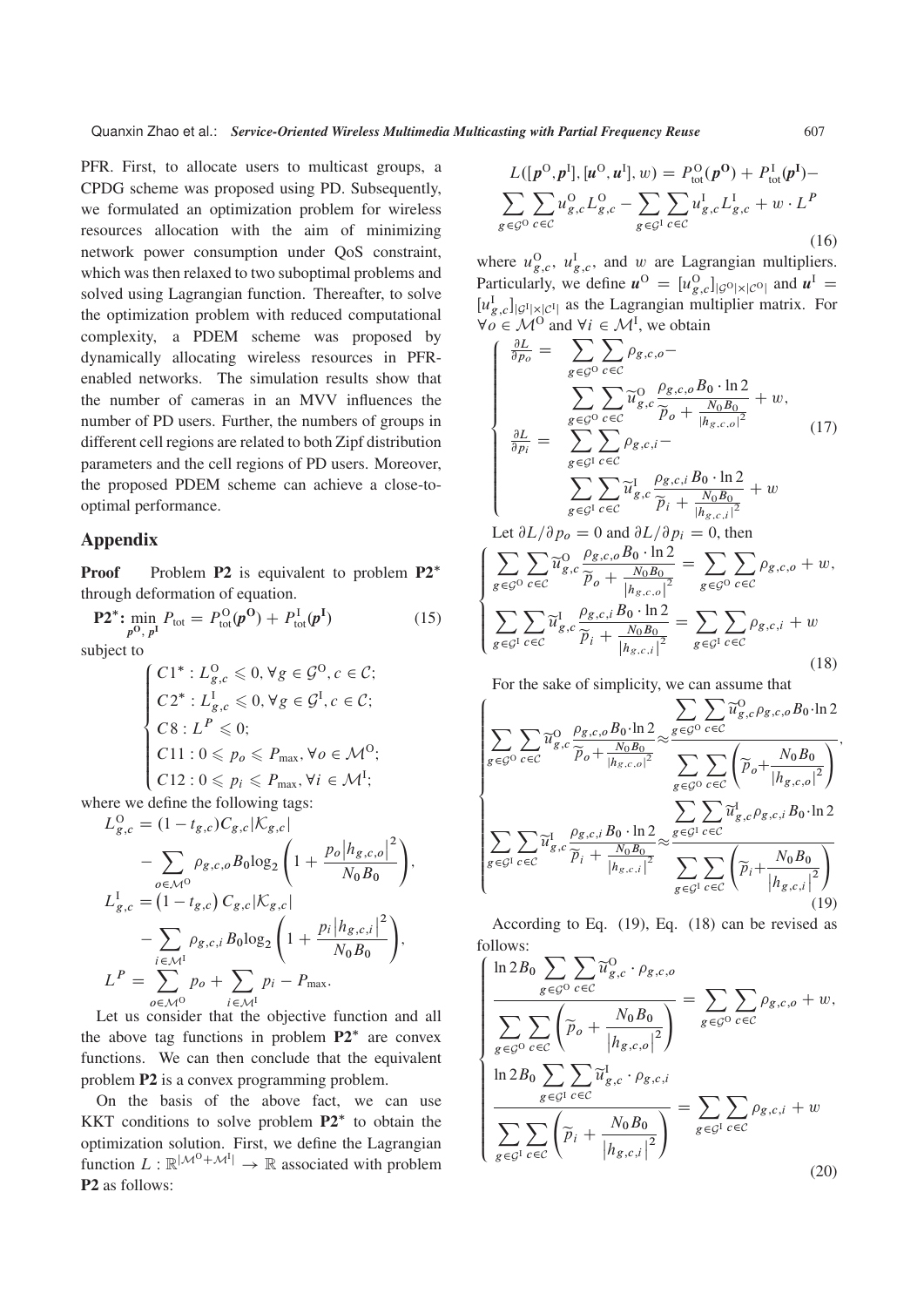Through deformation of Eq. (20), Lemma 1 is proved to be true. be true.

## Acknowledgment

This work was supported by the EU FP7 Project CLIMBER (PIRSES-GA-2012-318939), the program of China Scholarship Council (No. 201506070027), and National Key Technology Research and Development Program of China (No. 2015BAH08F01).

#### References

- [1] Y. Zhang, G. Cui, Y. Wang, X. Guo, and S. Zhao, An optimization algorithm for service composition based on an improved FOA, *Tsinghua Sci. Technol.,* vol. 20, no. 1, pp. 90–99, 2015.
- [2] C. Xiang, P. Yang, X. Wu, H. He, and S. Xiao, QoSbased service selection with lightweight description for large-scale service-oriented internet of things, *Tsinghua Sci. Technol.,* vol. 20, no. 4, pp. 336–347, 2015.
- [3] S. Zeng, S. Huang, and Y. Fan, Service-oriented enterprise network performance analysis, *Tsinghua Sci. Technol.,* vol. 14, no. 4, pp. 492–503, 2009.
- [4] M. K. Kang, D. Y. Kim, and K. J. Yoon, Adaptive support of spatial-temporal neighbors for depth map sequence upsampling, *IEEE Signal Process. Lett.,* vol. 21, no. 2, pp. 150–154, 2014.
- [5] J. Chakareski, Wireless streaming of interactive multi-view video via network compression and path diversity, *IEEE Trans. on Commun.,* vol. 62, no. 4, pp. 1350–1357, 2014.
- [6] T. Fujihashi, Z. Pan, and T. Watanabe, UMSM: A traffic reduction method on multi-view video streaming for multiple users, *IEEE Trans. on Multimedia,* vol. 16, no. 1, pp. 228–241, 2014.
- [7] D. A. Abreu, P. Frossard, and F. Pereira, Optimizing multiview video plus depth prediction structures for interactive multiview video streaming, *IEEE J. Sel. Top. Signal Process.,* vol. 9, no. 3, pp. 487–500, 2015.
- [8] Y. Ye, Y. He, and X. Xiu, Manipulating ultra-high definition video traffic, *IEEE Multimedia,* vol. 22, no. 3, pp. 73–81, 2015.
- [9] M. K. Seo, S. H. Baek, and K. H. Park, Arrangement of multi-dimensional scalable video data for heterogeneous clients, *Inf. Syst.*, vol. 35, no. 2, pp. 237–259, 2009.



Quanxin Zhao received the BS degree from Zhengzhou University in 2010. He is currently a PhD candidate in the School of Communication & Information Engineering, University of Electronic Science and Technology of China (UESTC). His research focuses on resource, spectrum, energy and networking

in wireless networks, broadband wireless access networks, and the next generation mobile networks.

- [10] H. S. Park and S. B. Cho, A personalized summarization of video life-logs from an indoor multi-camera system using a fuzzy rule-based system with domain knowledge, *Inf. Syst.,* vol. 36, no. 8, pp. 1124–1134, 2011.
- [11] B. W. Micallef, C. J. Debono, and R. A. Farrugia, Low complexity disparity estimation for immersive 3D video transmission, presented at IEEE International Conference on Communications Workshops, Budapest, Hungary, 2013.
- [12] H. Seo and K. Lee, Effective scalable video streaming transmission with TBS algorithm in an MC-CDMA system, *Inf. Syst.,* vol. 48, no. 1, pp. 313–319, 2015.
- [13] O. G. Aliu, M. Mehta, M. Imran, A. Karandikar, and B. Evans, A new cellular-automata-based fractional frequency reuse scheme, *IEEE Trans. on Vehicular Technol.,* vol. 64, no. 4, pp. 1535–1547, 2014.
- [14] M. Qian, W. Hardjawana, Y. Li, B. Vucetic, X. Yang, and J. Shi, Adaptive soft frequency reuse scheme for wireless cellular networks, *IEEE Trans. on Vehicular Technol.,* vol. 64, no. 1, pp. 118–131, 2015.
- [15] Q. Zhao, Y. Mao, S. Leng, and G. Min, QoS-aware energyefficient multicast for multi-view video with fractional frequency reuse, presented at the 10th EAI International Conference on Communications and Networking in China, Shanghai, China, 2015.
- [16] H. B. Chang, I. Rubine, and O. Hadar, Scalable video downlink multicasting in multi-cell cellular wireless networks, presented at IEEE Globecom Workshops, Austin, USA, 2014.
- [17] C. Reis, A. Correia, N. Souto, and M. M. D. Silva, On enhanced multimedia broadcast multicast service for 4G, presented at the 21st International Conference on Telecommunications, Lisbon, Portugal, 2014.
- [18] D. Ren, S. H. G. Chan, G. Cheung, and P. Frossard, Coding structure and replication optimization for interactive multiview video streaming, *IEEE Trans. on Multimedia,* vol. 16, no. 7, pp. 1874–1887, 2014.
- [19] Z. Chen, L. Sun, and S. Yang, Overcoming view switching dynamic in multi-view video streaming over P2P network, presented at 3DTV-Conference: The True Vision-Capture, Transmission and Display of 3D Video, Tampere, Finland, 2010.
- [20] M. Grant and S. Boyd, CVX: Matlab software for disciplined convex programming, http://cvxr.com/cvx, 2015.



Liang Xu received the BS degree from University of Electronic Science and Technology of China in 2012. He is currently pursuing the PhD degree in communication engineering at University of Electronic Science and Technology of China. His research interests include radio resource management, heterogeneous

networks, ultra-dense networks, game theory, and machine learning in 5G networks.